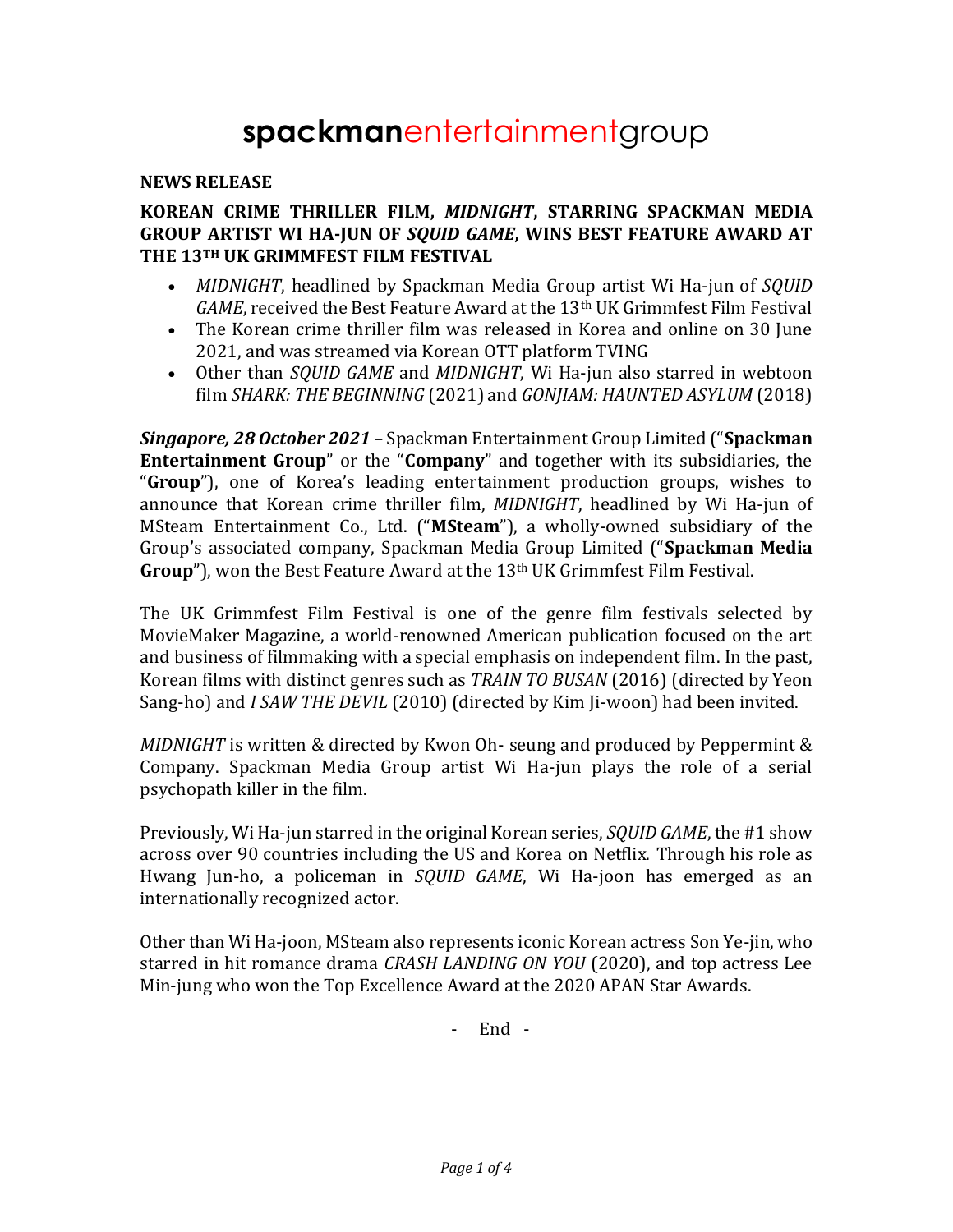# **About Spackman Entertainment Group Limited**

Spackman Entertainment Group Limited ("**SEGL**" or the "**Company**"), and together with its subsidiaries, (the "**Group**"), founded in 2011 by Charles Spackman, is one of Korea's leading entertainment production groups. SEGL is primarily engaged in the independent development, production, presentation, and financing of theatrical motion pictures in Korea. According to Variety, Korea was the world's fourth largest box office market in 2019, behind only North America, China and Japan.

The Group also invests into and produces Korean television dramas. In addition to our content business, we also own equity stakes in entertainment-related companies and film funds that can financially and strategically complement our existing core operations. SEGL is listed on the Catalist of the Singapore Exchange Securities Trading Limited under the ticker 40E.

#### *Production Labels*

SEGL's wholly-owned Zip Cinema Co., Ltd. ("**Zip Cinema**") is one of the most recognised film production labels in Korea and has originated and produced some of Korea's most commercially successful theatrical films, consecutively producing 10 profitable movies since 2009 representing an industry leading track record. Recent theatrical releases of Zip Cinema's motion pictures include some of Korea's highest grossing and award-winning films such as *CRAZY ROMANCE* (2019), *DEFAULT* (2018), *MASTER* (2016), *THE PRIESTS* (2015), *COLD EYES* (2013), and *ALL ABOUT MY WIFE* (2012). For more information on Zip Cinema, do visit [http://zipcine.com](http://zipcine.com/)

As of 14 September 2021, SEGL has entered into a sale and purchase agreement with Kakao Entertainment Corp., to dispose of SEGL's entire shareholding interest in Zip Cinema.

SEGL also owns Novus Mediacorp Co., Ltd. ("**Novus Mediacorp**"), an investor, presenter, and/or post-theatrical distributor for a total of 79 films (58 Korean and 21 foreign) including *ROSE OF BETRAYAL*, *THE OUTLAWS* and *SECRETLY, GREATLY*, which was one of the biggest box office hits of 2013 starring Kim Soo-hyun of *MY LOVE FROM THE STARS*, as well as *FRIEND 2: THE GREAT LEGACY*. In 2012, Novus Mediacorp was also the post-theatrical rights distributor of *ALL ABOUT MY WIFE*, a top-grossing romantic comedy produced by Zip Cinema. In 2018, *THE OUTLAWS*, copresented by Novus Mediacorp broke the all-time highest Video On Demand ("**VOD**") sales records in Korea. For more information on Novus Mediacorp, do visit [http://novusmediacorp.com.](http://novusmediacorp.com/)

The Company owns a 100% equity interest in Simplex Films Limited ("**Simplex Films**") which is an early stage film production firm. The maiden film of Simplex Films, *JESTERS: THE GAME CHANGERS* (2019), was released in Korea on 21 August 2019. Simplex Films has several line-up of films including *HURRICANE BROTHERS* (working title).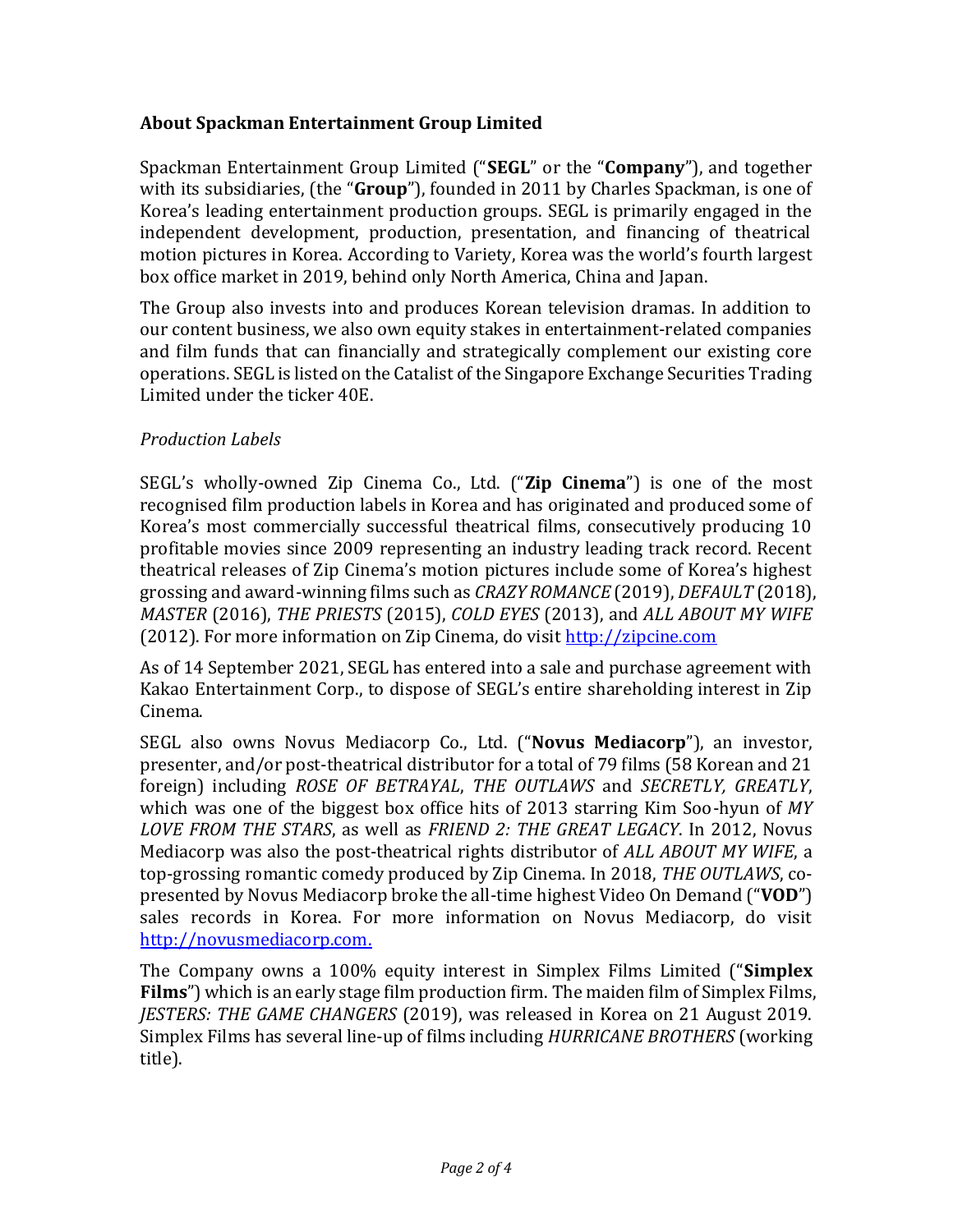The Company owns a 100% equity interest in Take Pictures Pte. Ltd. ("**Take Pictures**") which produced *STONE SKIPPING* (2020) and *THE BOX* (2021), and shall release *GUARDIAN* (working title) in 2021 tentatively.

The Company owns a 100% equity interest in Greenlight Content Limited ("**Greenlight Content**") which is mainly involved in the business of investing into dramas and movies, as well as providing consulting services for the production of Korean content. Through the acquisition of Greenlight Content, the Group's first coproduced drama, *MY SECRET TERRIUS*, starring top Korean star, So Ji Sub, achieved #1 in drama viewership ratings for its time slot and recorded double digits for its highest viewership ratings. Greenlight Content was one of the main investors of *MY SECRET TERRIUS.*

The Company owns a 20% equity interest in The Makers Studio Co. Ltd., which plans to produce and release four upcoming films, the first of which will be *THE ISLAND OF THE GHOST'S WAIL*, a comedy horror film.

Our films are theatrically distributed and released in Korea and overseas markets, as well as for subsequent post-theatrical worldwide release in other forms of media, including online streaming, cable TV, broadcast TV, IPTV, video-on-demand, and home video/DVD, etc. We release all of our motion pictures into wide-theatrical exhibition initially in Korea, and then in overseas and ancillary markets.

# *Talent Representation*

The Company holds an effective shareholding interest of 43.88% in Spackman Media Group Limited ("**SMGL**"). SMGL, a company incorporated in Hong Kong, together with its subsidiaries, is collectively one of the largest entertainment talent agencies in Korea in terms of the number of artists under management, including some of the top names in the Korean entertainment industry. SMGL operates its talent management business through renowned agencies such as MSteam Entertainment Co., Ltd. (Son Ye-jin, Lee Min-jung, Ko Sung-hee), UAA&CO Inc. (Song Hye-kyo, Yoo Ah-in, Park Hyung-sik), Fiftyone K Inc. (So Ji Sub, Ok Taec-yeon), SBD Entertainment Inc. (Son Suk-ku), and Kook Entertainment Co., Ltd. Through these full-service talent agencies in Korea, SMGL represents and guides the professional careers of a leading roster of award-winning actors/actresses in the practice areas of motion pictures, television, commercial endorsements, and branded entertainment. SMGL leverages its unparalleled portfolio of artists as a platform to develop, produce, finance and own the highest quality of entertainment content projects, including theatrical motion pictures, variety shows and TV dramas. This platform also creates and derives opportunities for SMGL to make strategic investments in development stage businesses that can collaborate with SMGL artists. SMGL is an associated company of the Company.

The Company owns a 100% equity interest in Constellation Agency Pte. Ltd. ("**Constellation Agency**"). Constellation Agency, which owns The P Factory Co., Ltd. ("**The P Factory**") and Platform Media Group Co., Ltd. ("**PMG**"), is primarily involved in the business of overseas agency for Korean artists venturing into the overseas